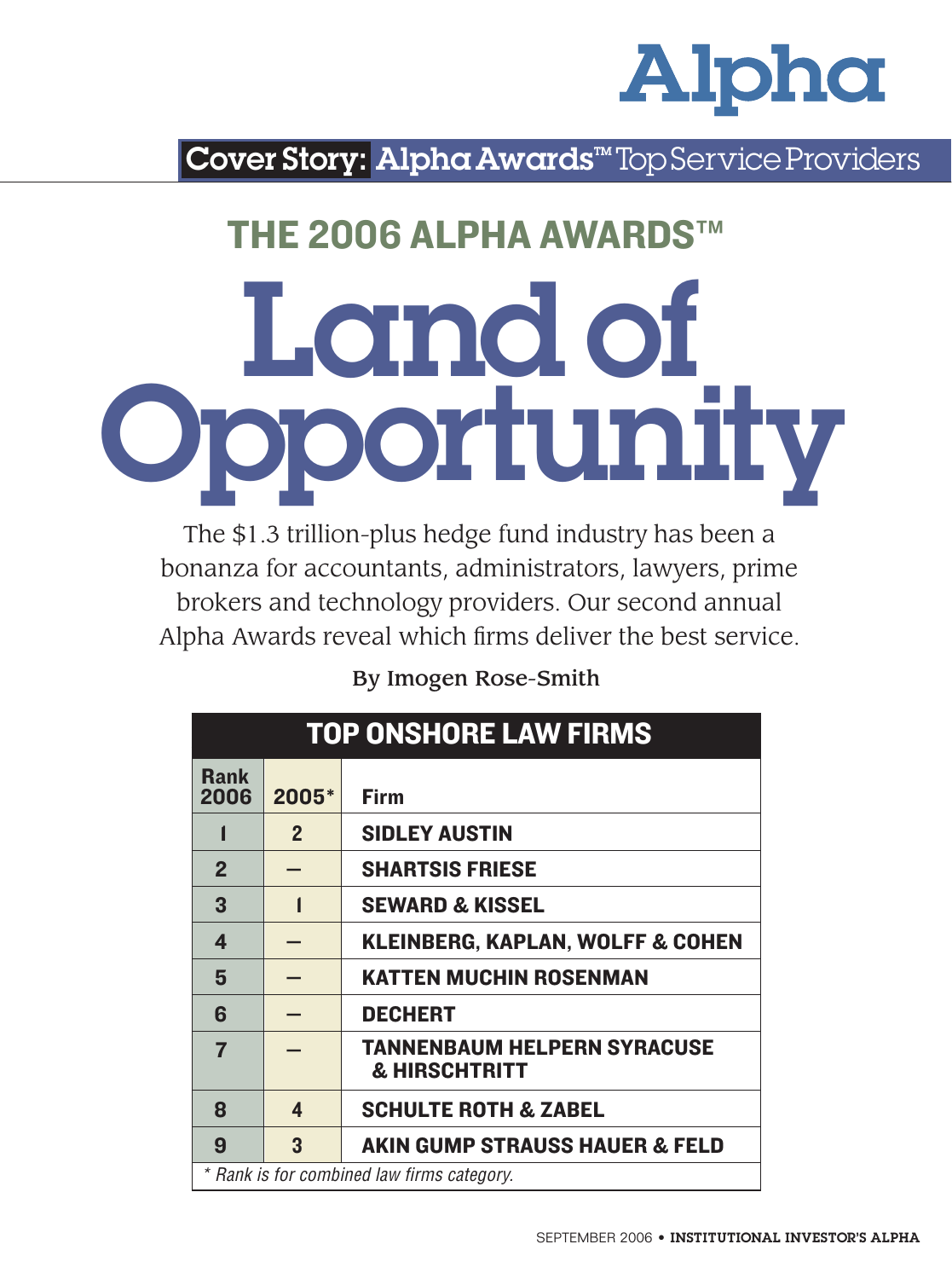### ALPHA AWARDS™ LAW FIRMS

In June a partner with Chicago-based<br>law firm Sidley Austin testified before<br>the Senate Judiciary Committee on<br>the subject of hedge funds and short n June a partner with Chicago-based law firm Sidley Austin testified before the Senate Judiciary Committee on selling. Earlier in the year another Sidley Austin lawyer was in a New York bankruptcy court on behalf of his client, Rogers Raw Materials Fund, fighting to extract \$362 million in unsecured assets trapped as a result of the collapse of futures brokerage Refco. This summer partners at San Francisco law firm Shartsis Friese penned letters to the U.S. Securities and Exchange Commission asking the agency to clarify its position on hedge fund regulation, after the U.S. Court of Appeals for the District of Columbia Circuit overturned hedge fund registration.

The work of a hedge fund attorney has changed dramatically during the past two decades. John Broadhurst, who joined Shartsis Friese in 1978 and helped set up its hedge fund practice, says in the early days legal advice was mostly limited to fund formation. Today, he estimates that only 15 percent of his firm's business involves startups.

"As the industry has grown and managers have expanded into new strategies, the legal services they need have become more labor-intensive," says Broadhurst. Michael Schmidtberger, a partner with Sidley Austin, agrees. "We do our share of start-ups, but a lot of what we do is related to the day-to-day operations of hedge funds," he says.

Sidley Austin and Shartsis Friese are first and second, respectively, among onshore law firms in this year's Alpha Awards™ ranking of the top hedge fund service providers. They edge out last year's top overall law firm, Seward & Kissel, in what was the closest voting among all the categories polled. No. 3 Seward & Kissel, which is renowned for having helped Alfred Winslow Jones set up the first hedge fund partnership, in 1949, is probably second only to No. 8 Schulte Roth & Zabel in terms of the number of hedge fund clients it serves.

Top-ranked Sidley Austin takes a broad approach to advising hedge funds. Since its 2001 merger with New York–based Brown & Wood, Sidley Austin has had a large public fund practice. The firm's 70-lawyer investment services group works with mutual funds, commodity trading advisers, real estate investment trusts and private equity firms, in addition to hedge funds.

Sidley Austin receives outstanding marks from clients when it comes to regulatory and compliance issues, enabling the firm to edge out Shartsis Friese for the overall prize despite the latter's No. 1 finish in client service, document preparation and hedge fund expertise.

New York–based partner Schmidtberger, who is co-head of Sidley Austin's hedge fund practice with William Kerr in Chicago, says his firm has been actively keeping clients up to date on SEC registration. "The biggest factor influencing the hedge fund business during the past 18 months has been the SEC registration rule," he says. Like many law firms, Sidley Austin helped clients meet the February 2006 deadline for SEC registration and, now that the rule has been overturned, is advising them on whether to stay registered. "I think a fair number of hedge fund advisers will elect to remain registered to be more attractive to institutional investors," says Schmidtberger.

No. 2 Shartsis Friese is one of several small law firms that stand out for their hedge fund business. Despite having just 53 lawyers, including 13 in its hedge fund practice, Shartsis Friese is the West Coast's equivalent of market share leaders Seward & Kissel and Schulte Roth in the East, representing more than half the hedge funds in California, estimates partner Broadhurst. He says smaller shops like his were willing to work with hedge funds early, when big firms ignored them because they didn't generate enough fees.

"The work tended to be a lot of fund formation and regulatory compliance," Broadhurst explains. "A huge law firm wasn't interested in a \$50,000 one-off project. They wanted clients that were doing \$50,000 a month."

As hedge funds have started needing more services — from advice with activism strategies to assistance with SEC registration to private equity transactions or succession issues — the business has become increasingly lucrative and spawned greater competition. Even huge global corporate law firms such as Skadden, Arps, Slate, Meagher & Flom, which has more than 1,750 attorneys, now have hedge fund practices. Although Skadden Arps doesn't have the minimum number of client votes necessary to appear in our overall onshore law firm ranking, it is No. 4 among voters in the Hedge Fund 100, our list of the 100 biggest hedge fund firms in the world (see box, page 38).

Schulte Roth's drop from No. 4 last year to No. 8 in the overall ranking may be in part a reflection of its success.The firm represents more than 1,500 hedge fund, private equity fund and offshore fund clients. "They are often extremely busy," says Nancy Havens, founder and principal of Havens Advisors, a \$220 million, New York–based, eventdriven and merger-arbitrage hedge fund. Still, she adds that Schulte Roth has impressed her: "They always give me good advice; they have such vast experience."